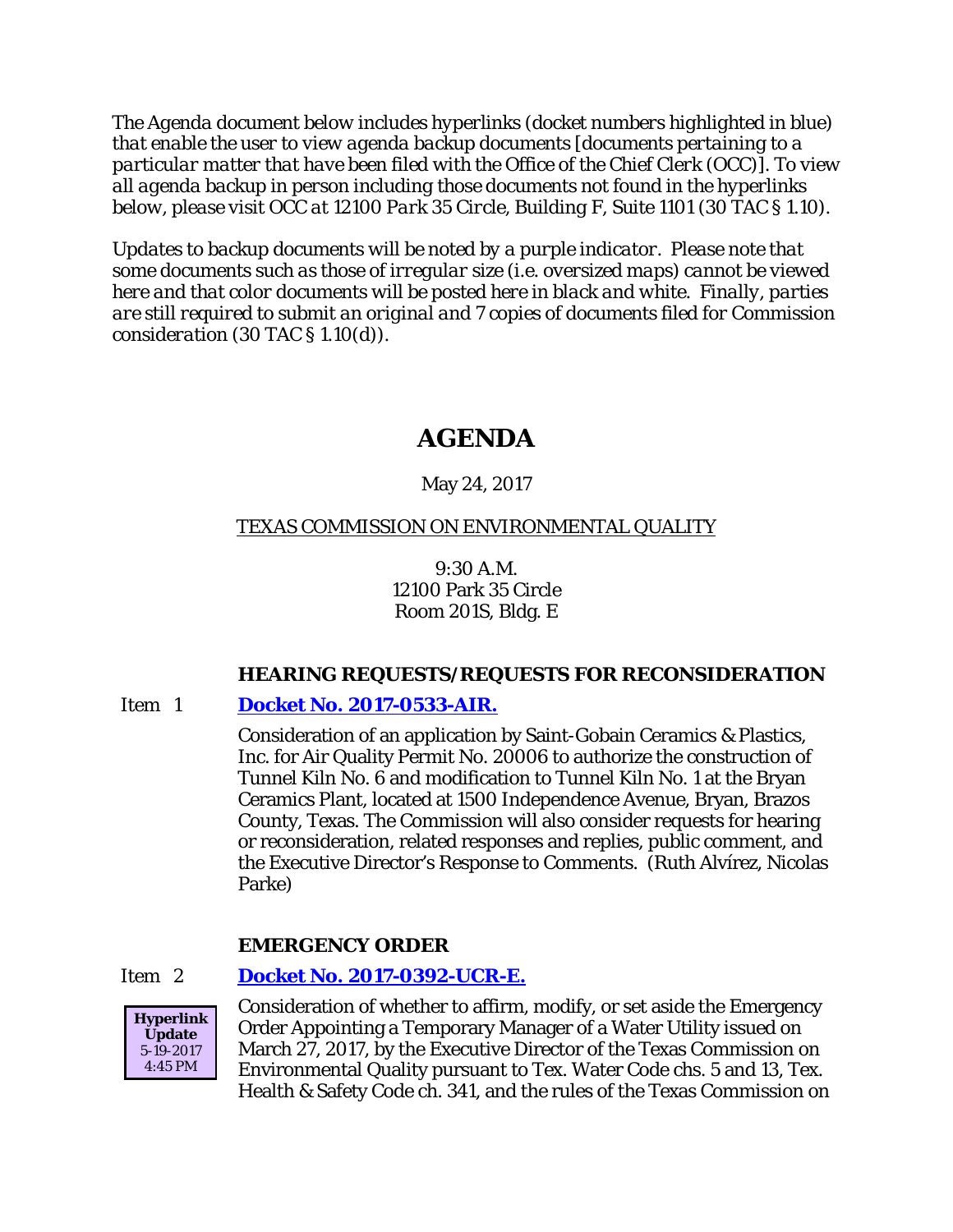Environmental Quality, to address the abandonment of a retail public utility (Utility) by SUBURBAN UTILITY CO; RN101175057; RN101241081; RN101252963; RN101209922; to ensure continued operation of the Utility and to provide continuous and adequate service to the customers. The Emergency Order appointed Quadvest, L.P. as temporary manager of the Utility. (Meaghan Bailey)

# **OCCUPATIONAL LICENSE REVOCATION MATTER**

# Item 3 **[Docket No. 2016-0345-LIC.](http://www.tceq.texas.gov/assets/public/comm_exec/agendas/comm/backup/Agendas/2017/05-24-2017/0345LIC.pdf)**



Consideration of a Default Order revoking the occupational license and requiring certain actions of Ramon Villa in El Paso County; Occupational License No. IT0004829; for conviction of an offense warranting license revocation pursuant to Tex. Water Code chs. 7 and 37, Tex. Occ. Code chs. 53 and 1903, and the rules of the Texas Commission on Environmental Quality. (Jess Robinson, Janice Hernandez)

# **AIR QUALITY ENFORCEMENT AGREED ORDERS**

# Item 4 **[Docket No. 2016-1381-AIR-E.](http://www.tceq.texas.gov/assets/public/comm_exec/agendas/comm/backup/Agendas/2017/05-24-2017/1381AIR.pdf)**

Consideration of an Agreed Order assessing administrative penalties against ETC Field Services LLC in Hemphill County; RN105621569; for air quality violations pursuant to Tex. Health & Safety Code ch. 382, Tex. Water Code ch. 7, and the rules of the Texas Commission on Environmental Quality, including specifically 30 Tex. Admin. Code ch. 60. (Abigail Lindsey, Michael Parrish)

# Item 5 **[Docket No. 2016-1167-AIR-E.](http://www.tceq.texas.gov/assets/public/comm_exec/agendas/comm/backup/Agendas/2017/05-24-2017/1167AIR.pdf)**

Consideration of an Agreed Order assessing administrative penalties and requiring certain actions of Kiewit Offshore Services, Ltd. in San Patricio County; RN102905064; for air quality violations pursuant to Tex. Health & Safety Code ch. 382, Tex. Water Code ch. 7, and the rules of the Texas Commission on Environmental Quality, including specifically 30 Tex. Admin. Code ch. 60. (David Carney, Michael Parrish)

#### Item 6 **[Docket No. 2016-0921-AIR-E.](http://www.tceq.texas.gov/assets/public/comm_exec/agendas/comm/backup/Agendas/2017/05-24-2017/0921AIR.pdf)**



Consideration of an Agreed Order assessing administrative penalties and requiring certain actions of TXI Operations, LP in Comal County; RN100212067; for air quality violations pursuant to Tex. Health & Safety Code ch. 382, Tex. Water Code ch. 7, and the rules of the Texas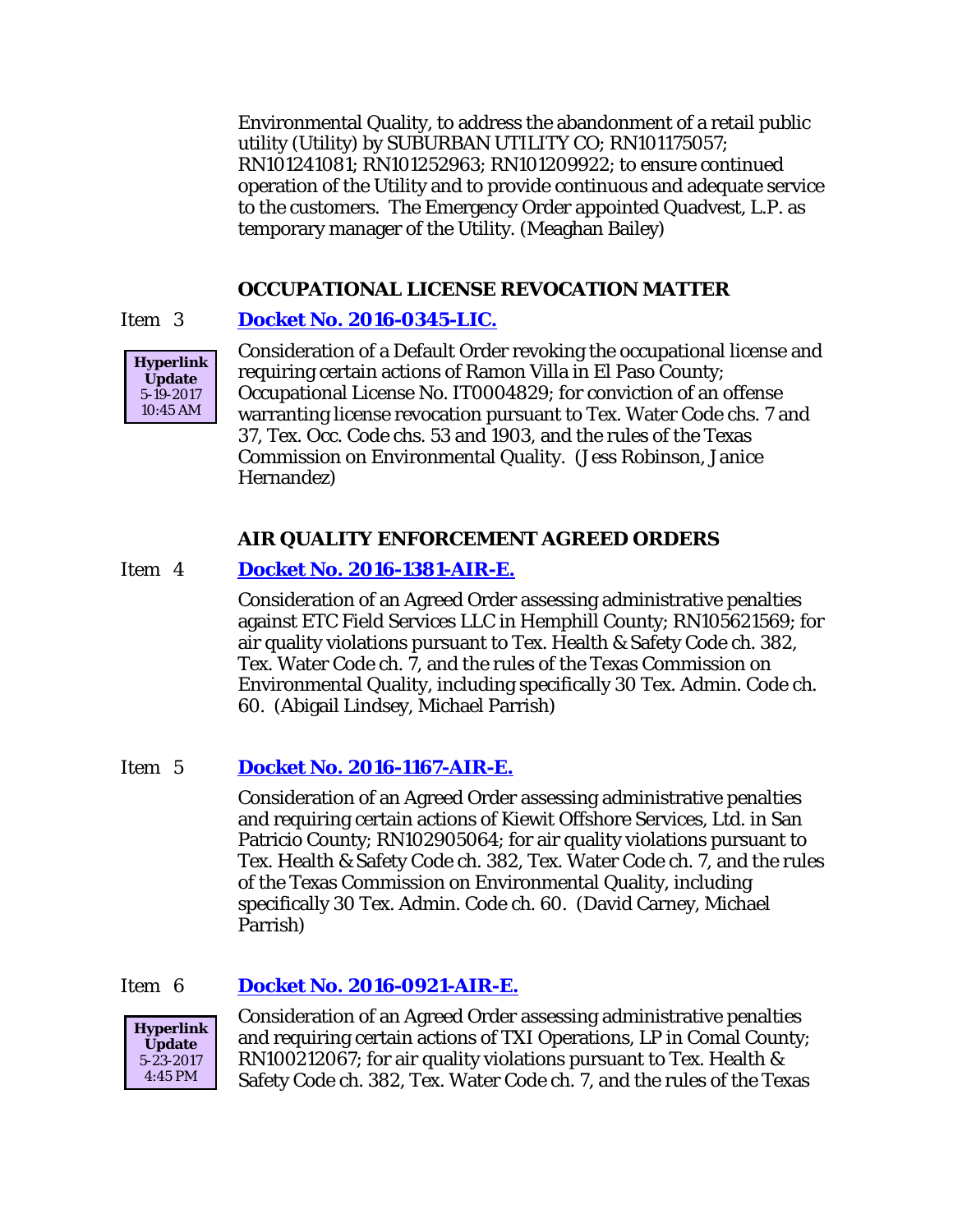Commission on Environmental Quality, including specifically 30 Tex. Admin. Code ch. 60. (Abigail Lindsey, Michael Parrish)

# **INDUSTRIAL AND HAZARDOUS WASTE ENFORCEMENT AGREED ORDER**

# Item 7 **[Docket No. 2014-0923-IHW-E.](http://www.tceq.texas.gov/assets/public/comm_exec/agendas/comm/backup/Agendas/2017/05-24-2017/0923IHW.pdf)**

Consideration of an Agreed Order assessing administrative penalties and requiring certain actions of FORMOSA PLASTICS CORPORATION, TEXAS in Calhoun County; RN100218973; for industrial and hazardous waste violations pursuant to Tex. Health & Safety Code ch. 361, Tex Water Code ch. 7, and the rules of the Texas Commission on Environmental Quality, including specifically 30 Tex. Admin. Code ch. 60. (Abigail Lindsey, Michael Parrish)

### **INDUSTRIAL WASTE DISCHARGE ENFORCEMENT AGREED ORDERS**

# Item 8 **[Docket No. 2016-1568-IWD-E.](http://www.tceq.texas.gov/assets/public/comm_exec/agendas/comm/backup/Agendas/2017/05-24-2017/1568IWD.pdf)**

Consideration of an Agreed Order assessing administrative penalties and requiring certain actions of Total Petrochemicals USA, Inc. in Jefferson County; RN102457520; for water quality violations pursuant to Tex. Water Code chs. 7 and 26 and the rules of the Texas Commission on Environmental Quality, including specifically 30 Tex. Admin. Code ch. 60. (Caleb Olson, Michael Parrish)

# Item 9 **[Docket No. 2016-1183-IWD-E.](http://www.tceq.texas.gov/assets/public/comm_exec/agendas/comm/backup/Agendas/2017/05-24-2017/1183IWD.pdf)**

Consideration of an Agreed Order assessing administrative penalties and requiring certain actions of TXI OPERATIONS, LP in Bastrop County; RN102765641; for water quality violations pursuant to Tex. Water Code chs. 7 and 26 and the rules of the Texas Commission on Environmental Quality, including specifically 30 Tex. Admin. Code ch. 60. (Alejandro Laje, Michael Parrish)

# **MULTI-MEDIA MATTER ENFORCEMENT AGREED ORDERS**

# Item 10 **[Docket No. 2016-0068-MLM-E.](http://www.tceq.texas.gov/assets/public/comm_exec/agendas/comm/backup/Agendas/2017/05-24-2017/0068MLM.pdf)**

Consideration of an Agreed Order assessing administrative penalties and requiring certain actions of the City of Beeville in Bee County; RN101419133; for municipal solid waste and public drinking water violations pursuant to Tex. Health & Safety Code chs. 341 and 361, Tex. Water Code ch. 7, and the rules of the Texas Commission on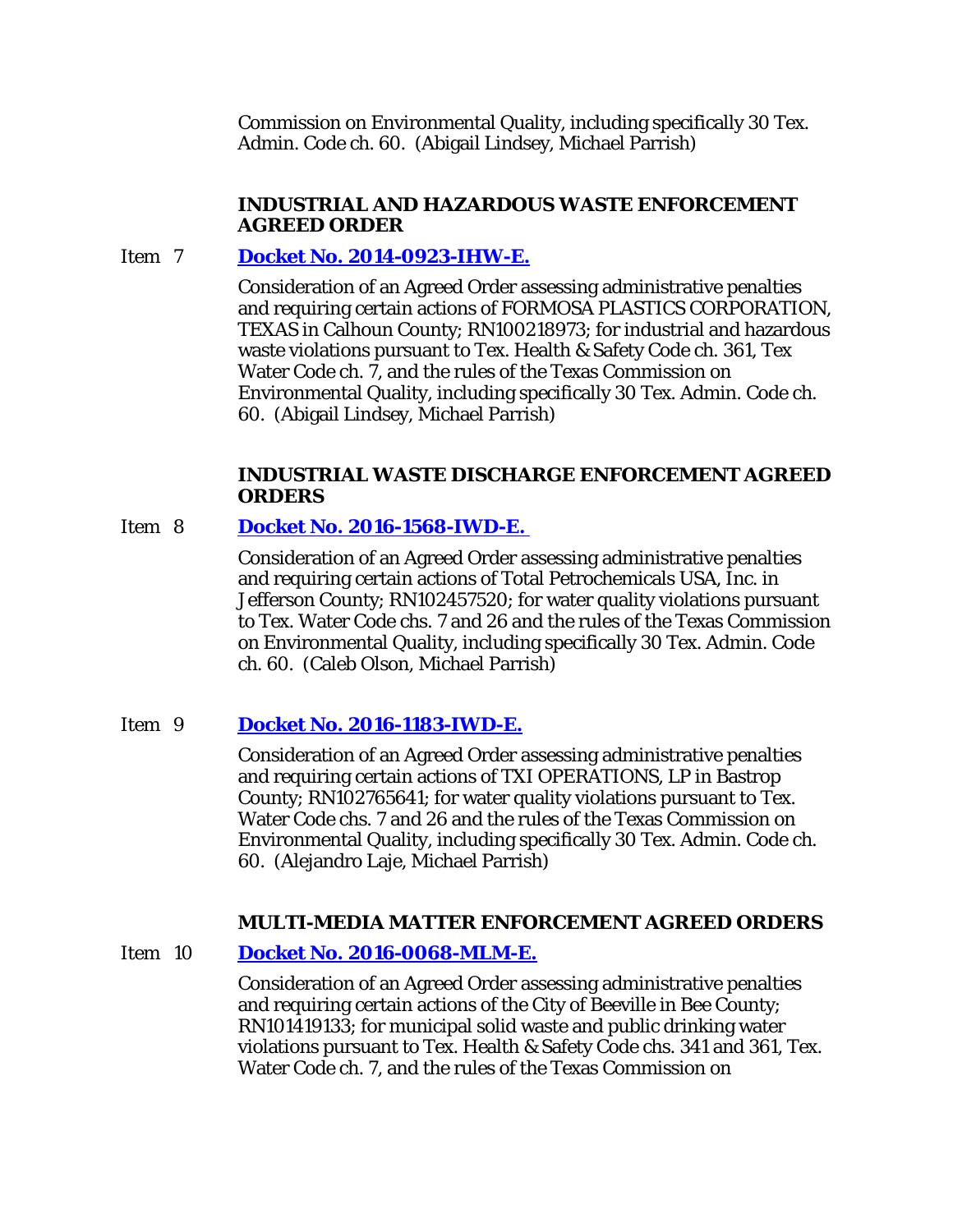Environmental Quality, including specifically 30 Tex. Admin. Code ch. 60. (Michaelle Garza, Michael Parrish)

# Item 11 **[Docket No. 2015-1481-MLM-E.](http://www.tceq.texas.gov/assets/public/comm_exec/agendas/comm/backup/Agendas/2017/05-24-2017/1481MLM.pdf)**

Consideration of an Agreed Order assessing administrative penalties and requiring certain actions of EAST TEXAS PRECAST CO., LTD. in Waller County; RN100889872; industrial solid waste, used/scrap tires, and used oil violations pursuant to Tex. Health & Safety Code chs. 361 and 371, Tex. Water Code ch. 7, and the rules of the Texas Commission on Environmental Quality, including specifically 30 Tex. Admin. Code ch. 60. (Danielle Porras, Michael Parrish)

# Item 12 **[Docket No. 2015-1281-MLM-E.](http://www.tceq.texas.gov/assets/public/comm_exec/agendas/comm/backup/Agendas/2017/05-24-2017/1281MLM.pdf)**

Consideration of an Agreed Order assessing administrative penalties against Liberty Trails, LP in Williamson County; RN107253148; for Edwards Aquifer and water quality violations pursuant to Tex. Water Code chs. 7 and 26 and the rules of the Texas Commission on Environmental Quality, including specifically 30 Tex. Admin. Code ch. 60. (Cheryl Thompson, Michael Parrish)

# **MUNICIPAL WASTE DISCHARGE ENFORCEMENT AGREED ORDERS**

# Item 13 **[Docket No. 2015-0515-MWD-E.](http://www.tceq.texas.gov/assets/public/comm_exec/agendas/comm/backup/Agendas/2017/05-24-2017/0515MWD.pdf)**

Consideration of an Agreed Order assessing administrative penalties and requiring certain actions of the City of Calvert in Robertson County; RN102185972; for water quality violations pursuant to Tex. Water Code chs. 7 and 26 and the rules of the Texas Commission on Environmental Quality, including specifically 30 Tex. Admin. Code ch. 60. (Had Darling, Michael Parrish)

# Item 14 **[Docket No. 2015-1496-MWD-E.](http://www.tceq.texas.gov/assets/public/comm_exec/agendas/comm/backup/Agendas/2017/05-24-2017/1496MWD.pdf)**

Consideration of an Agreed Order assessing administrative penalties and requiring certain actions of Diana Special Utility District in Upshur County; RN101514826; for water quality violations pursuant to Tex. Water Code chs. 7 and 26 and the rules of the Texas Commission on Environmental Quality, including specifically 30 Tex. Admin. Code ch. 60. (Cheryl Thompson, Michael Parrish)

# Item 15 **[Docket No. 2016-0451-MWD-E.](http://www.tceq.texas.gov/assets/public/comm_exec/agendas/comm/backup/Agendas/2017/05-24-2017/0451MWD.pdf)**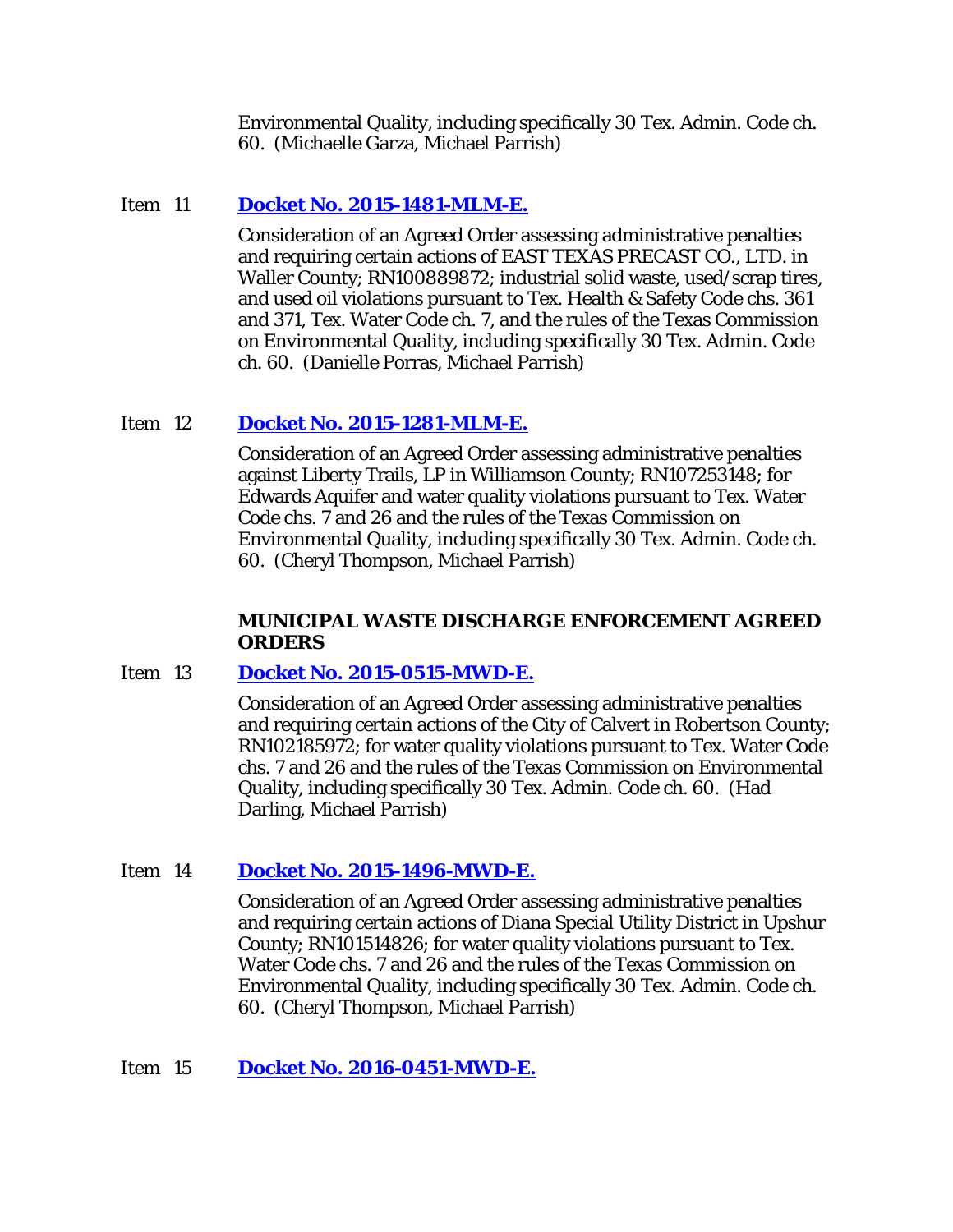Consideration of an Agreed Order assessing administrative penalties and requiring certain actions of Farmers Transport, Inc. in Calhoun County; RN101715134; for water quality violations pursuant to Tex. Water Code chs. 7 and 26 and the rules of the Texas Commission on Environmental Quality, including specifically 30 Tex. Admin. Code ch. 60. (Melissa Castro, Michael Parrish)

### Item 16 **[Docket No. 2016-1769-MWD-E.](http://www.tceq.texas.gov/assets/public/comm_exec/agendas/comm/backup/Agendas/2017/05-24-2017/1769MWD.pdf)**

Consideration of an Agreed Order assessing administrative penalties and requiring certain actions of Ranch Utilities, L.P. in Parker County; RN101522464; for water quality violations pursuant to Tex. Water Code chs. 7 and 26 and the rules of the Texas Commission on Environmental Quality, including specifically 30 Tex. Admin. Code ch. 60. (Alejandro Laje, Michael Parrish)

### Item 17 **[Docket No. 2016-0375-MWD-E.](http://www.tceq.texas.gov/assets/public/comm_exec/agendas/comm/backup/Agendas/2017/05-24-2017/0375MWD.pdf)**

Consideration of an Agreed Order assessing administrative penalties and requiring certain actions of the Town of Windom in Fannin County; RN103014619; for water quality violations pursuant to Tex. Water Code chs. 7 and 26 and the rules of the Texas Commission on Environmental Quality, including specifically 30 Tex. Admin. Code ch. 60. (Cheryl Thompson, Michael Parrish)

### **PETROLEUM STORAGE TANK ENFORCEMENT AGREED ORDERS**

#### Item 18 **[Docket No. 2016-0627-PST-E.](http://www.tceq.texas.gov/assets/public/comm_exec/agendas/comm/backup/Agendas/2017/05-24-2017/0627PST.pdf)**

Consideration of an Agreed Order assessing administrative penalties against and requiring certain actions of Bassam Zahra dba Saveway FS in Dallas County; RN102355690; for petroleum storage tank violations pursuant to Tex. Water Code chs. 7 and 26 and the rules of the Texas Commission on Environmental Quality, including specifically 30 Tex. Admin. Code ch. 60. (Ian Groetsch, Janice Hernandez)

### Item 19 **[Docket No. 2015-1773-PST-E.](http://www.tceq.texas.gov/assets/public/comm_exec/agendas/comm/backup/Agendas/2017/05-24-2017/1773PST.pdf)**

Consideration of an Agreed Order assessing administrative penalties against and requiring certain actions of Nasser Farahnakian dba Sunrise Food Mart in Nueces County; RN105837108; for petroleum storage tank violations pursuant to Tex. Water Code chs. 7 and 26 and the rules of the Texas Commission on Environmental Quality, including specifically 30 Tex. Admin. Code ch. 60. (Audrey Liter, Janice Hernandez)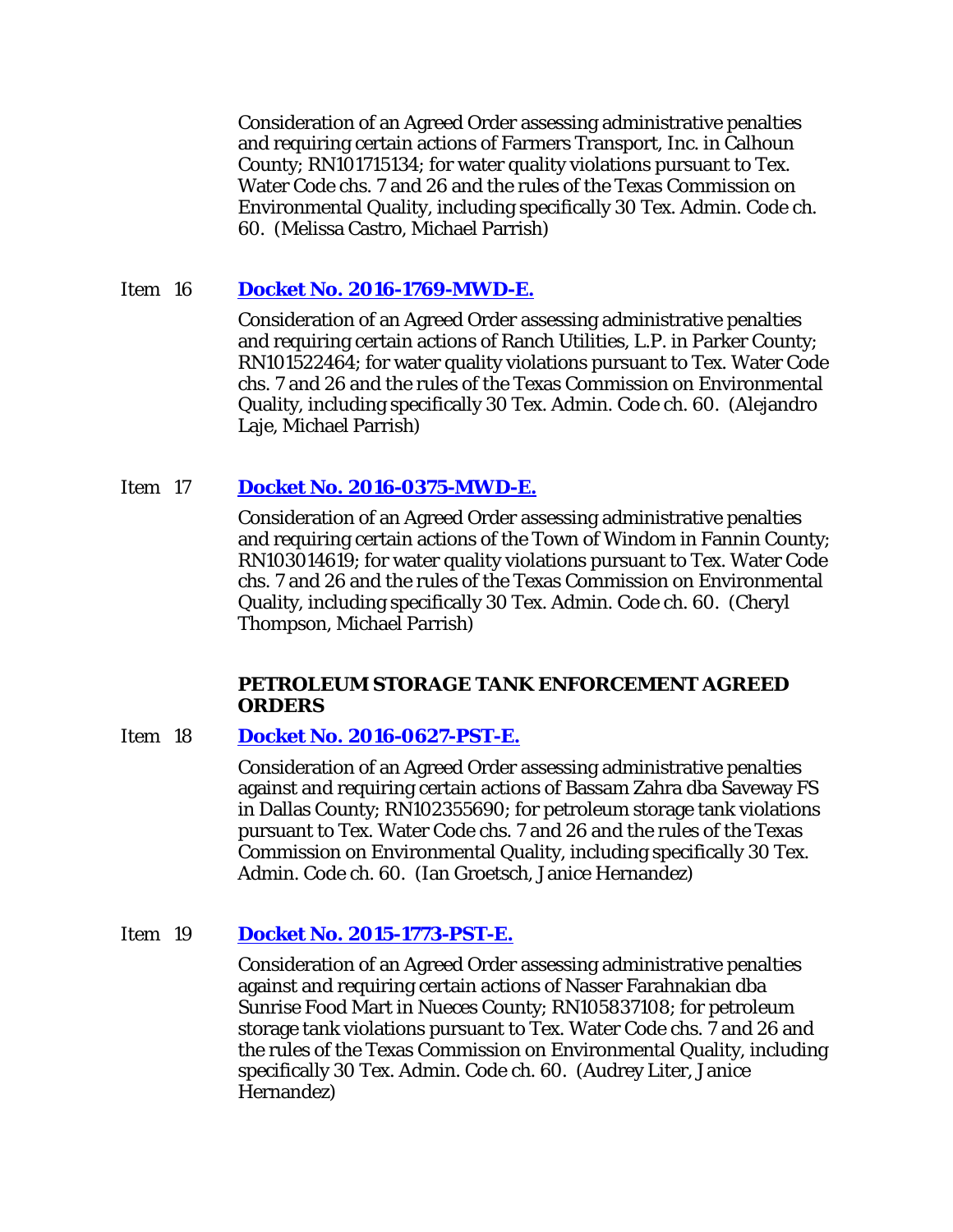### Item 20 **[Docket No. 2016-1592-PST-E.](http://www.tceq.texas.gov/assets/public/comm_exec/agendas/comm/backup/Agendas/2017/05-24-2017/1592PST.pdf)**

Consideration of an Agreed Order assessing administrative penalties against JADIDI CORPORATION dba Friendswood Shell Station in Galveston County; RN102795648; for petroleum storage tank violations pursuant to Tex. Health & Safety Code ch. 382, Tex. Water Code chs. 7 and 26, and the rules of the Texas Commission on Environmental Quality, including specifically 30 Tex. Admin. Code ch. 60. (Jonathan Nguyen, Michael Parrish)

# Item 21 **[Docket No. 2016-1336-PST-E.](http://www.tceq.texas.gov/assets/public/comm_exec/agendas/comm/backup/Agendas/2017/05-24-2017/1336PST.pdf)**

Consideration of an Agreed Order assessing administrative penalties and requiring certain actions of JZV, INC. dba Star Mart in Galveston County; RN101744241; for petroleum storage tank violations pursuant to Tex. Health & Safety Code ch. 382, Tex. Water Code chs. 7 and 26, and the rules of the Texas Commission on Environmental Quality, including specifically 30 Tex. Admin. Code ch. 60. (John Fennell, Michael Parrish)

# Item 22 **[Docket No. 2016-1653-PST-E.](http://www.tceq.texas.gov/assets/public/comm_exec/agendas/comm/backup/Agendas/2017/05-24-2017/1653PST.pdf)**

Consideration of an Agreed Order assessing administrative penalties and requiring certain actions of PRANAV & DAISY GROUP LLC dba Newway Food Mart in Gregg County; RN102359718; for petroleum storage tank violations pursuant to Tex. Water Code chs. 7 and 26 and the rules of the Texas Commission on Environmental Quality, including specifically 30 Tex. Admin. Code ch. 60. (John Paul Fennell, Michael Parrish)

# Item 23 **[Docket No. 2016-1200-PST-E.](http://www.tceq.texas.gov/assets/public/comm_exec/agendas/comm/backup/Agendas/2017/05-24-2017/1200PST.pdf)**

Consideration of an Agreed Order assessing administrative penalties and requiring certain actions of Western Refining Wholesale, LLC in El Paso County; RN102942620; for petroleum storage tank violations pursuant to Tex. Water Code chs. 7 and 26 and the rules of the Texas Commission on Environmental Quality, including specifically 30 Tex. Admin. Code ch. 60. (Steven Stump, Michael Parrish)

#### **PETROLEUM STORAGE TANK ENFORCEMENT DEFAULT AND SHUTDOWN ORDERS**

Item 24 **[Docket No. 2016-1190-PST-E.](http://www.tceq.texas.gov/assets/public/comm_exec/agendas/comm/backup/Agendas/2017/05-24-2017/1190PST.pdf)** 

Consideration of a Default and Shutdown Order assessing administrative penalties against and requiring certain actions of Robin Annette Wiley and Kenneth D. Wiley dba Wileys Food Store in Dawson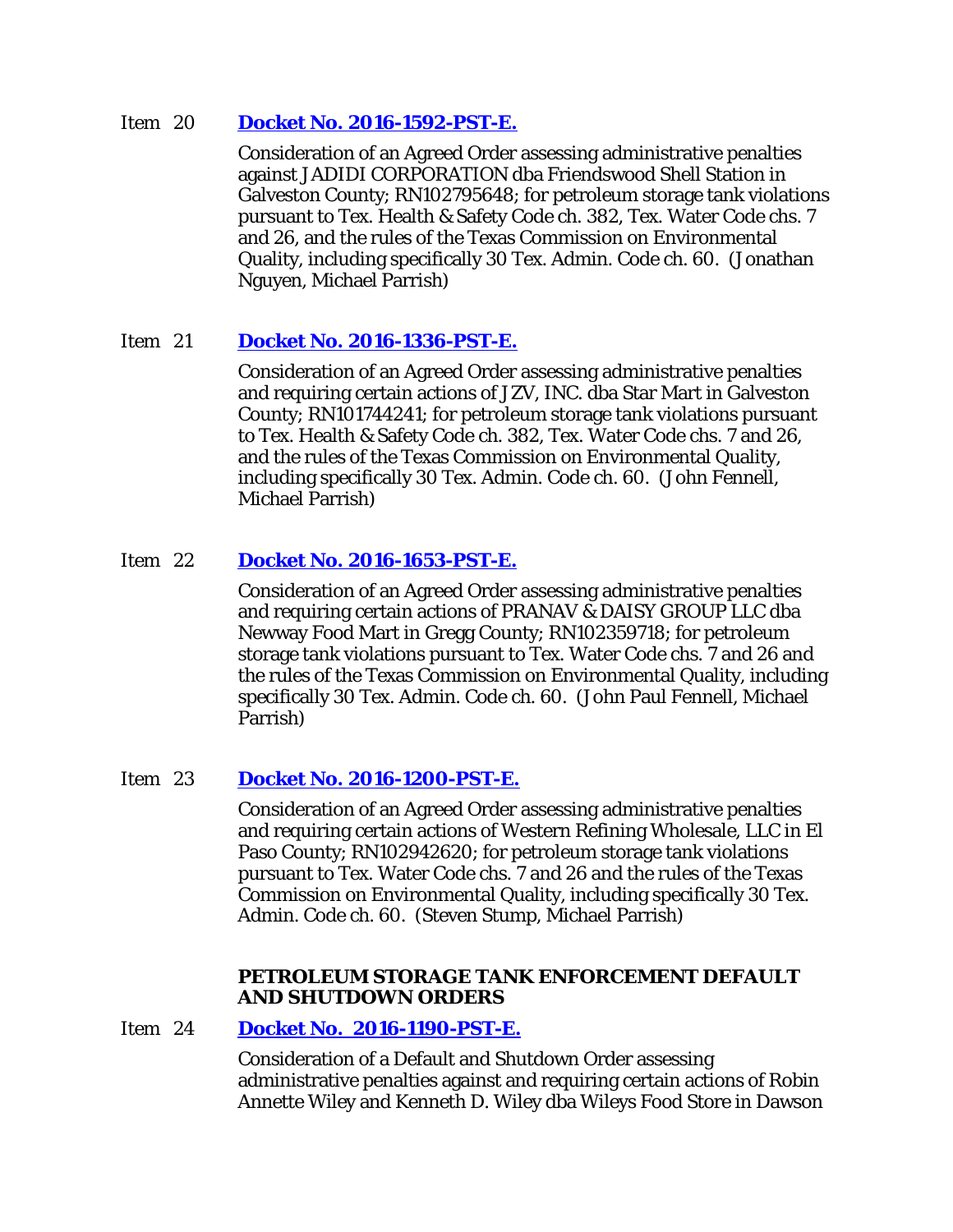County; RN101894400; for petroleum storage tank violations pursuant to Tex. Water Code chs. 7 and 26 and the rules of the Texas Commission on Environmental Quality, including specifically 30 Tex. Admin. Code ch. 60. (Isaac Ta, Janice Hernandez)

# Item 25 **[Docket No. 2016-0964-PST-E.](http://www.tceq.texas.gov/assets/public/comm_exec/agendas/comm/backup/Agendas/2017/05-24-2017/0964PST.pdf)**



Consideration of a Default and Shutdown Order assessing administrative penalties against and requiring certain actions of Benton Rainey dba Delta Family Mart in Delta County; RN102839560; for petroleum storage tank violations pursuant to Tex. Water Code chs. 7 and 26 and the rules of the Texas Commission on Environmental Quality, including specifically 30 Tex. Admin. Code ch. 60. (Clayton Smith, Janice Hernandez)

# Item 26 **[Docket No. 2016-1087-PST-E.](http://www.tceq.texas.gov/assets/public/comm_exec/agendas/comm/backup/Agendas/2017/05-24-2017/1087PST.pdf)**



Consideration of a Default and Shutdown Order assessing administrative penalties against and requiring certain actions of SUHA ENTERPRISES INC dba Diamond Food Mart in Bexar County; RN101781862; for petroleum storage tank violations pursuant to Tex. Water Code chs. 7 and 26 and the rules of the Texas Commission on Environmental Quality, including specifically 30 Tex. Admin. Code ch. 60. (Clayton Smith, Janice Hernandez)

#### **PUBLIC WATER SYSTEM ENFORCEMENT AGREED ORDERS**

#### Item 27 **[Docket No. 2016-0649-PWS-E.](http://www.tceq.texas.gov/assets/public/comm_exec/agendas/comm/backup/Agendas/2017/05-24-2017/0649PWS.pdf)**

Consideration of an Agreed Order assessing administrative penalties against Carolyn Bush dba Paradise Ranch RV Park and Wayne Bush dba Paradise Ranch RV Park in Robertson County; RN106691025; for public drinking water violations pursuant to Tex. Health & Safety Code ch. 341 and the rules of the Texas Commission on Environmental Quality. (Michaelle Garza, Michael Parrish)

# Item 28 **[Docket No. 2016-2051-PWS-E.](http://www.tceq.texas.gov/assets/public/comm_exec/agendas/comm/backup/Agendas/2017/05-24-2017/2051PWS.pdf)**

Consideration of an Agreed Order assessing administrative penalties and requiring certain actions of STAFF WATER SUPPLY CORPORATION in Eastland County; RN101189918; for public drinking water violations pursuant to Tex. Health & Safety Code ch. 341 and the rules of the Texas Commission on Environmental Quality. (Michaelle Garza, Michael Parrish)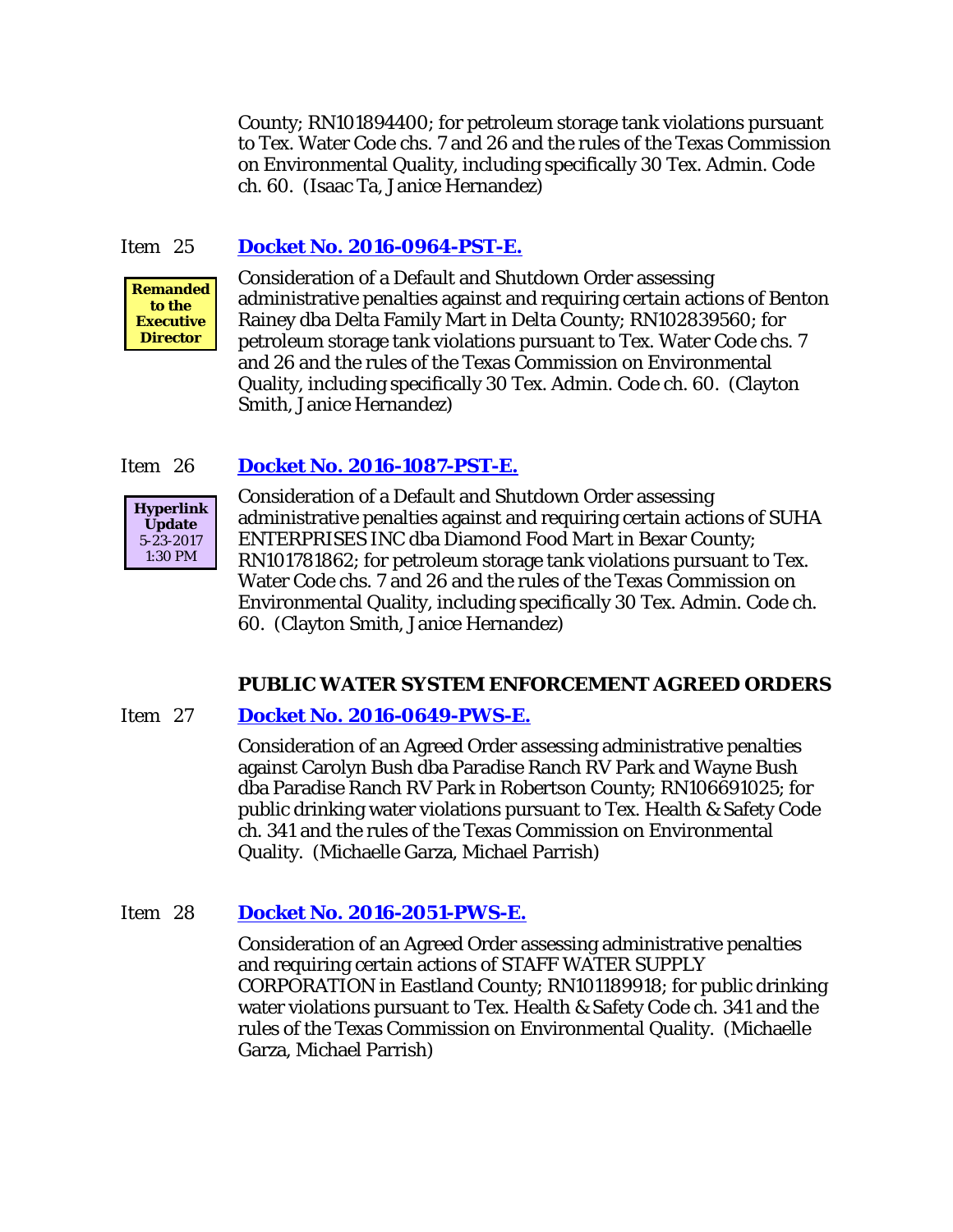### **PUBLIC WATER SYSTEM ENFORCEMENT DEFAULT ORDER**

Item 29 **[Docket No. 2016-0746-PWS-E.](http://www.tceq.texas.gov/assets/public/comm_exec/agendas/comm/backup/Agendas/2017/05-24-2017/0746PWS.pdf)**



Consideration of a Default Order assessing administrative penalties against and requiring certain actions of David P. Dey dba Wildwood Mobile Home Village in Lubbock County; RN101193357; for public drinking water violations pursuant to Tex. Water Code ch. 5, Tex. Health & Safety Code ch. 341, and the rules of the Texas Commission on Environmental Quality. (Lena Roberts, Janice Hernandez)

# **WATER QUALITY ENFORCEMENT AGREED ORDER**

### Item 30 **[Docket No. 2016-0380-WQ-E.](http://www.tceq.texas.gov/assets/public/comm_exec/agendas/comm/backup/Agendas/2017/05-24-2017/0380WQ.pdf)**

Consideration of an Agreed Order assessing administrative penalties and requiring certain actions of the City of Arlington in Tarrant County; RN101385714; for water quality violations pursuant to Tex. Water Code chs. 7 and 26 and the rules of the Texas Commission on Environmental Quality, including specifically 30 Tex. Admin. Code ch. 60. (Melissa Castro, Michael Parrish)

#### **MONTHLY ENFORCEMENT REPORT**

#### Item 31 **[Docket No. 2017-0464-MIS.](http://www.tceq.texas.gov/assets/public/comm_exec/agendas/comm/backup/Agendas/2017/05-24-2017/0464MIS.pdf)**

Consideration of the Texas Commission on Environmental Quality Monthly Enforcement Report, submitted for discussion in accordance with Texas Water Code § 7.003. (Bryan Sinclair, Melissa Cordell)

#### **PETITION FOR RULEMAKING**

### Item 32 **[Docket No. 2017-0425-PET.](http://www.tceq.texas.gov/assets/public/comm_exec/agendas/comm/backup/Agendas/2017/05-24-2017/0425PET.pdf)**

Consideration of a petition for rulemaking under Section 20.15 of 30 TAC Chapter 20, Rulemaking. The petition was filed with the Texas Commission on Environmental Quality (commission) on March 27, 2017, by the Texas Septic Systems Council (petitioner). The petitioner requested that the commission modify 30 TAC Chapter 285, On-site Sewage Facilities, by adding or amending language related to grease interceptors, conditioning of all commercial on-site sewage facility (OSSF) permits, design requirements for restaurants, specific requirements for flow equalization, and requirements for equipment to measure wastewater flow in an OSSF. (James McCaine, Kathy Humphreys) (Project No. 2017-021-PET-NR)

#### **EXECUTIVE MEETING**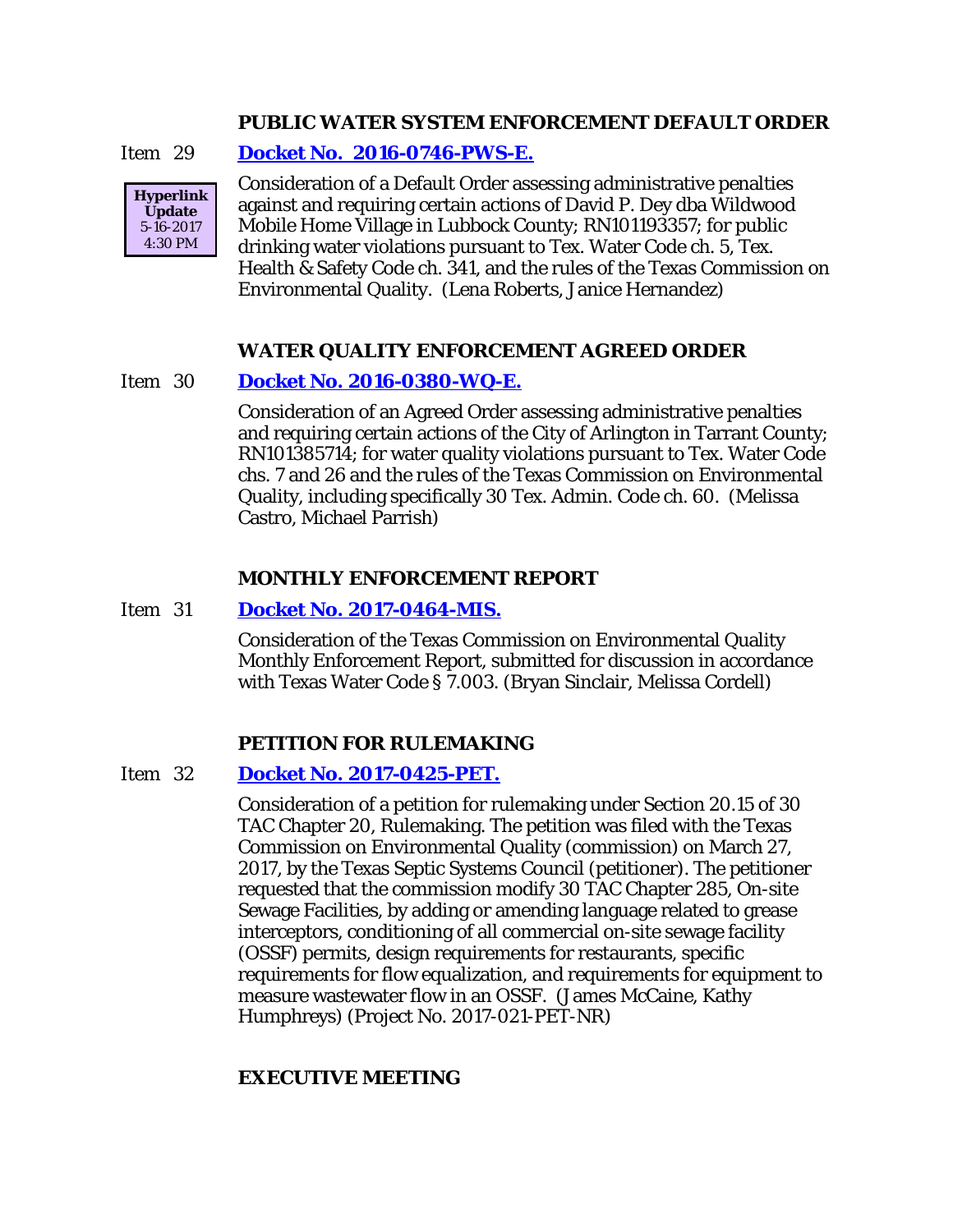#### Item 33 **Docket No. 2017-0001-EXE.**

The Commission will conduct a closed meeting to receive legal advice from its attorney(s) and will discuss pending or contemplated litigation, and/or settlement offers, as permitted by Section 551.071 of the Texas Open Meetings Act, Chapter 551 of the Texas Government Code. The Commission may also meet in open meeting to take action on this matter as required by Section 551.102 of the Texas Open Meetings Act, Chapter 551 of the Texas Government Code.

# Item 34 **Docket No. 2017-0002-EXE.**

The Commission will conduct a closed meeting to deliberate the appointment, employment, evaluation, reassignment, duties, discipline, or dismissal of the Commission's Executive Director, General Counsel, Chief Clerk, Public Interest Counsel, or Chief Auditor as permitted by Section 551.074 of the Texas Open Meetings Act, Chapter 551 of the Texas Government Code. The Commission may also meet in open meeting to take action on this matter as required by Section 551.102 of the Texas Open Meetings Act, Chapter 551 of the Texas Government Code.

# Item 35 **Docket No. 2017-0003-EXE.**

The Commission will conduct a closed meeting to discuss the employment, evaluation, reassignment, duties, discipline or dismissal of a specific Commission employee(s) as permitted by Section 551.074 of the Texas Open Meetings Act, Chapter 551 of the Texas Government Code. The Commission may also meet in open meeting to take action on this matter as required by Section 551.102 of the Texas Open Meetings Act, Chapter 551 of the Texas Government Code.

# Item 36 **Docket No. 2017-0004-EXE.**

The Commission will conduct a closed meeting to discuss their duties, roles, and responsibilities as Commissioners of the TCEQ pursuant to Section 551.074 of the Texas Open Meetings Act, Chapter 551 of the Texas Government Code. The Commission may also meet in open meeting to take action on this matter as required by Section 551.102 of the Texas Open Meetings Act, Chapter 551 of the Texas Government Code.

# **PERSONS WITH DISABILITIES WHO PLAN TO ATTEND THE TCEQ AGENDA AND WHO MAY NEED AUXILIARY AIDS OR SERVICES SUCH AS INTERPRETERS FOR PERSONS WHO ARE DEAF OR HEARING IMPAIRED, READERS, LARGE PRINT, OR**